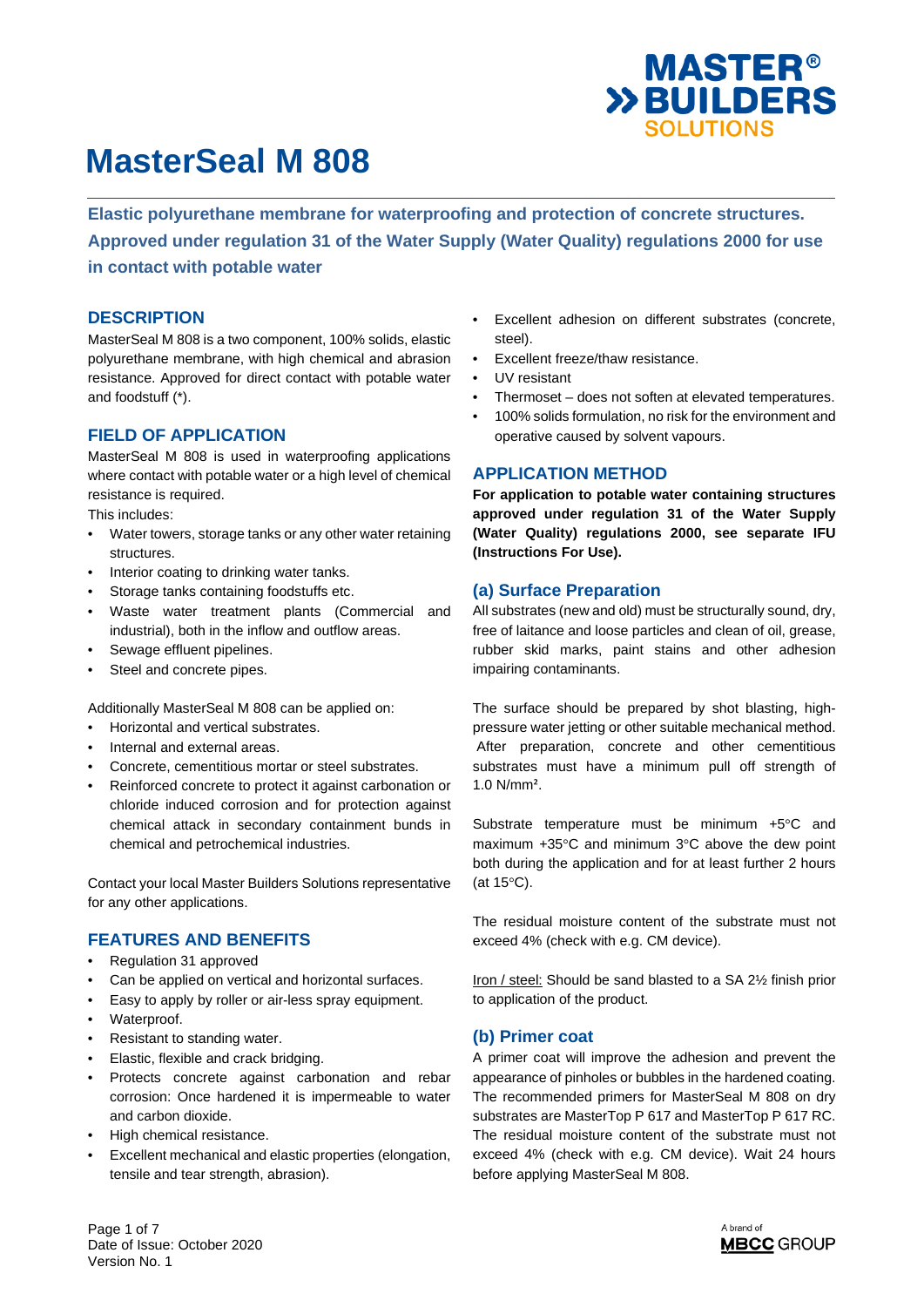

**Elastic polyurethane membrane for waterproofing and protection of concrete structures. Approved under regulation 31 of the Water Supply (Water Quality) regulations 2000 for use in contact with potable water** 

On humid substrates or where osmotic pressures can exist, it is recommended to use MasterSeal P 385\* as primer coat.

Apply MasterSeal M 808 between 48 - 72 hours after application.

For fast track applications onto concrete Ucrete PFS, or Ucrete PLC can be used, contact the technical department for further information.

\* check the relevant product data sheet

### **(c) Mixing**

MasterSeal M 808 is supplied in working kits which are prepackaged in the exact mixing ratio.

Pour the entire content of Part B into the container of Part A. DO NOT MIX BY HAND. Mix with a mechanical drill and paddle at a very low speed (max. 400 rpm) for at least 3 minutes. Scrape the sides and the bottom of the container several times to ensure complete mixing.

Keep the mixer blades submerged in the coating to avoid introducing air bubbles. Do not part mix packs.

### **(d) Application**

MasterSeal M 808 can be applied by brush, roller or by airless spray machine. It is always recommended to complete the application in a minimum of two layers.

#### **FINISHING AND CLEANING**

Tools can be cleaned with solvent while still wet. Once cured, the material can only be removed mechanically.

#### **COVERAGE**

The consumption of MasterSeal M 808 is approximately  $0.4 - 0.8$  kg/m<sup>2</sup> in two coats, depending on the condition and porosity of the substrate and requested film thickness. This will provide a dry film thickness of 0.3 to 0.6mm (300 – 600 microns).

In harsh, abrasive environments it is important to apply a total minimum thickness of at least 0.5 mm in order to obtain the optimum performance.

In chemically demanding environments (e.g. waste water treatment plants) a minimum thickness of 1mm is recommended. Therefore, a minimum consumption of 1.2kg/m<sup>2</sup> in two or three layers must be applied.

These consumptions are theoretical and can vary according to the absorption and roughness of the substrate. It is essential to carry out representative trials on site to evaluate the exact consumption.

#### **WORKING TIME**

20 minutes at 20ºC ambient and substrate temperature.

#### **PACKAGING**

MasterSeal M 808 is available in 5kg and 10kg units.

One 5 kg unit covers  $6.0 - 12.5m<sup>2</sup>$  in 2 coats One 10 kg unit covers  $12.5 - 25m^2$  in 2 coats

### **COLOURS**

Grey and light grey

#### **STORAGE**

MasterSeal M 808 should be stored in original containers under dry conditions at a temperature between 5-25°C. Do not expose to direct sunlight.

#### **SHELF LIFE**

Shelf life under these conditions is 12 months. See the "Best before..." date on the label.

#### **WATCH POINTS**

- Do not apply at temperatures below +5°C nor above + 35°C
- Solvents, and or other products that could affect the product properties must not be added.

#### **APPROVALS**

- Approved by the Secretary of State for Environment under Regulation 31(4) (a) for use in contact with potable water. Specific instructions for use available on request.
- WRAS approved for use in contact with potable waterapproval no 1210500

Page 2 of 7 Date of Issue: October 2020 Version No. 1

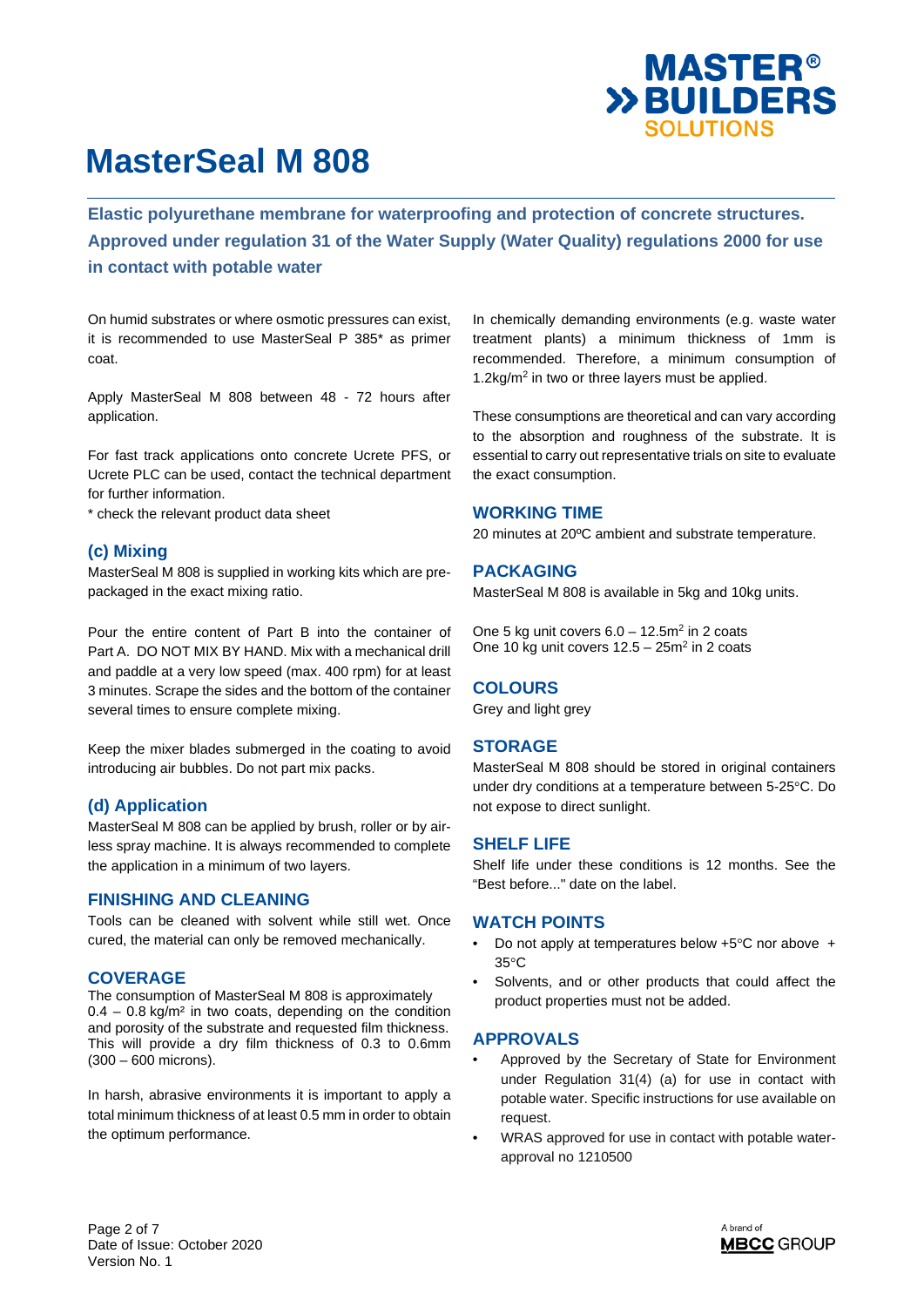

**Elastic polyurethane membrane for waterproofing and protection of concrete structures. Approved under regulation 31 of the Water Supply (Water Quality) regulations 2000 for use in contact with potable water** 

- Approved by the Directorate for Environment and Forestry, Drinking Water Quality Division, under Water Supply (Water Quality) (Scotland) Regulations 2014, 33 (3) (a).
- Approved by the Department of Regional Development, under Water Supply (Water Quality) Regulations (Northern Ireland) Regulation 30.
- Approved for contact with drinking water and solid foodstuff according RD 866/2008 (Spanish transposition of European directive 2002/72/EC).
- Approved for contact drinking water according RD 140/2003 (Spanish transposition of European directive 98/83/EC).
- Approved for contact with potable water according to the Italian Ministerial Decree DM 174 of April 2004.
- Tested according EN 12872. Influence of materials on water intended for human consumption - Influence due to migration.
- Tested according EN ISO 4628/2004 (500 h) accelerated corrosion test in saline mist chamber.
- CE marked according EN 1504 part 2.

### **HANDLING AND TRANSPORT**

Usual preventive measures for the handling of chemical products should be observed when using this product, for example do not eat, smoke or drink while working and wash hands when taking a break or when the job is completed. Specific safety information referring the handling and transport of this product can be found in the Material Safety Data Sheet. For full information on Health and Safety matters regarding this product the relevant Health and Safety Data Sheet should be consulted.

Disposal of product and its container should be carried out according to the local legislation in force. Responsibility for this lies with the final owner of the product.

#### **CONTACT DETAILS**

Master Builders Solutions UK Ltd, 19 Broad Ground Road Lakeside Redditch Worcestershire B98 9LJ Tel: +44 (0) 1527 512255 Fax +44 (0) 1527 503576 www.master-builders-solutions.com/en-gb

© Master Builders Solutions UK Ltd

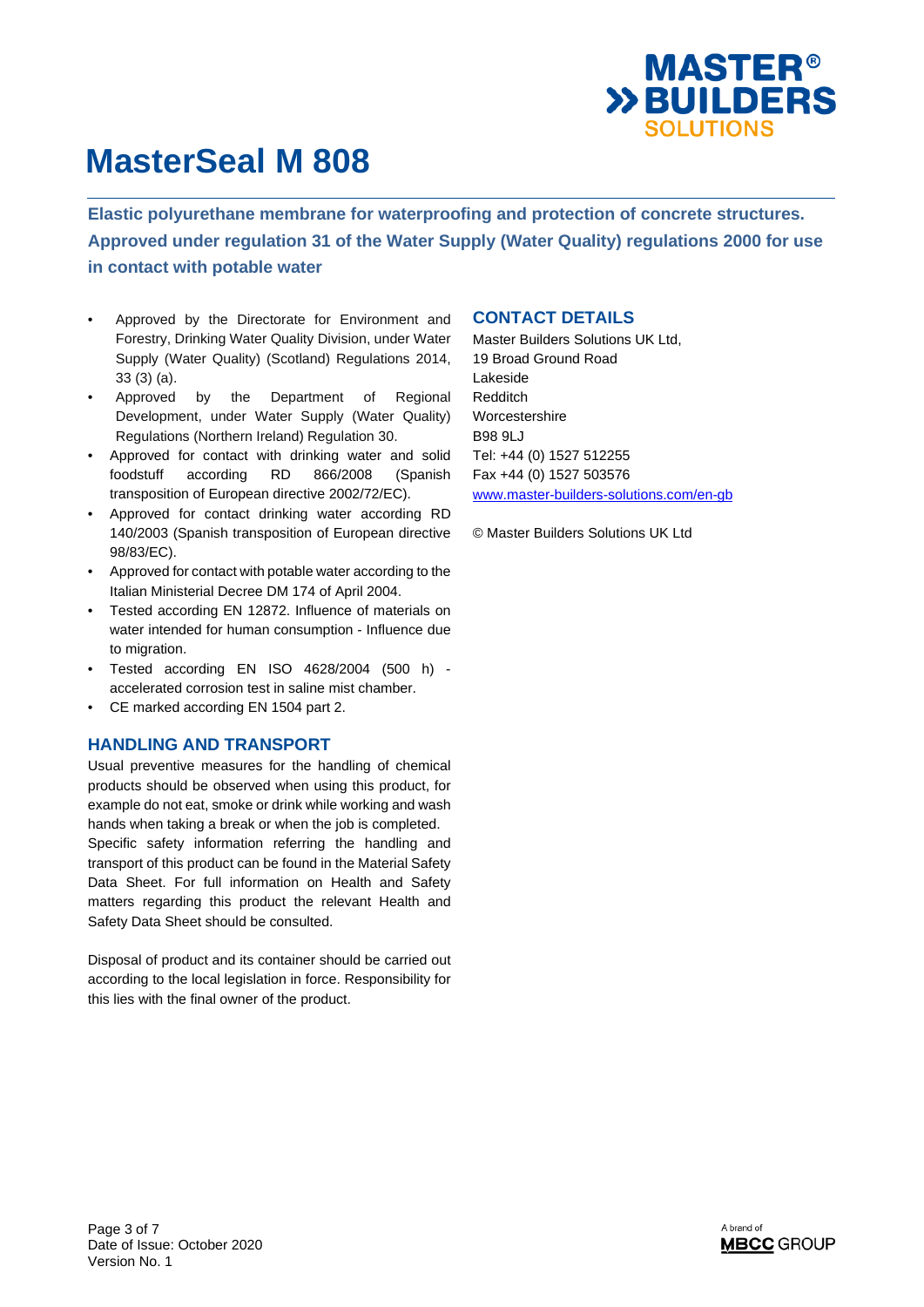

**Elastic polyurethane membrane for waterproofing and protection of concrete structures. Approved under regulation 31 of the Water Supply (Water Quality) regulations 2000 for use in contact with potable water** 

| <b>Product Data</b>                                 |                    |                   |                                                    |
|-----------------------------------------------------|--------------------|-------------------|----------------------------------------------------|
| <b>Property</b>                                     | <b>Standard</b>    | Unit              | <b>Data</b>                                        |
| Density of mixed material                           | EN ISO 2811-1      | g/cm <sup>3</sup> | approx. 1.2                                        |
| Viscosity:                                          | ISO cup nº 8       | s                 | 32                                                 |
| Application temperature (substrate and material)    | ÷,                 | $^{\circ}C$       | from $+5$ to $+35$                                 |
| Maximum substrate moisture (during application):    |                    | %                 | $\leq 4$                                           |
| Maximum relative humidity (during the application): |                    | $\%$              | $\leq 70$                                          |
| Pot-life (10 kg kit)                                | at $+20^{\circ}$ C | minutes           | Approx. 20                                         |
| Re-coating interval:                                | at $+20^{\circ}$ C | hours             | $6 - 24$                                           |
| Dry to touch:                                       | at $+20^{\circ}$ C | hours             | Approx. 6                                          |
| Exposure to water pressure after:                   | at $+20^{\circ}$ C | days              | 3                                                  |
| Fully cured after:                                  | at $+20^{\circ}$ C | days              | $\overline{7}$                                     |
| Service temperature (dry)                           |                    | $^{\circ}C$       | $-20$ to $+80$                                     |
| Service temperature (wet)                           |                    | °C                | $-20$ to $+50$                                     |
| Adhesion to concrete:                               | <b>EN 1542</b>     | N/mm <sup>2</sup> | 2,9                                                |
| Adhesion to steel:                                  | EN 12636           | N/mm <sup>2</sup> | >10                                                |
| Adhesion strength after freeze-thaw cycles          | EN 13687-1         | N/mm <sup>2</sup> | 2.6                                                |
| CO <sub>2</sub> permeability S <sub>D</sub>         | EN 1062-6          | m                 | 74 (required $> 50$ )                              |
| Capillary water absorption:                         | Karsten            | ml                | 0                                                  |
| Behaviour after artificial weathering               | EN 1062-11         |                   | No changes                                         |
| Dynamic crack bridging:                             | EN 1062-7          |                   | B2 (+23°C)                                         |
|                                                     |                    |                   | B2 (-20°C)                                         |
| Tensile strength:                                   | EN ISO 527-1/-2    | N/mm <sup>2</sup> | $>20$                                              |
| Abrasion resistance                                 | EN ISO 5470 -1     | mg                | Mass $loss < 350$<br>$^{\rm (required}$ < 3000 mg) |
| Impact resistance:                                  | EN ISO 6272/2      | Nm                | 20                                                 |
| Shore D hardness:                                   | EN ISO 868/07      | Ξ.                | 70                                                 |

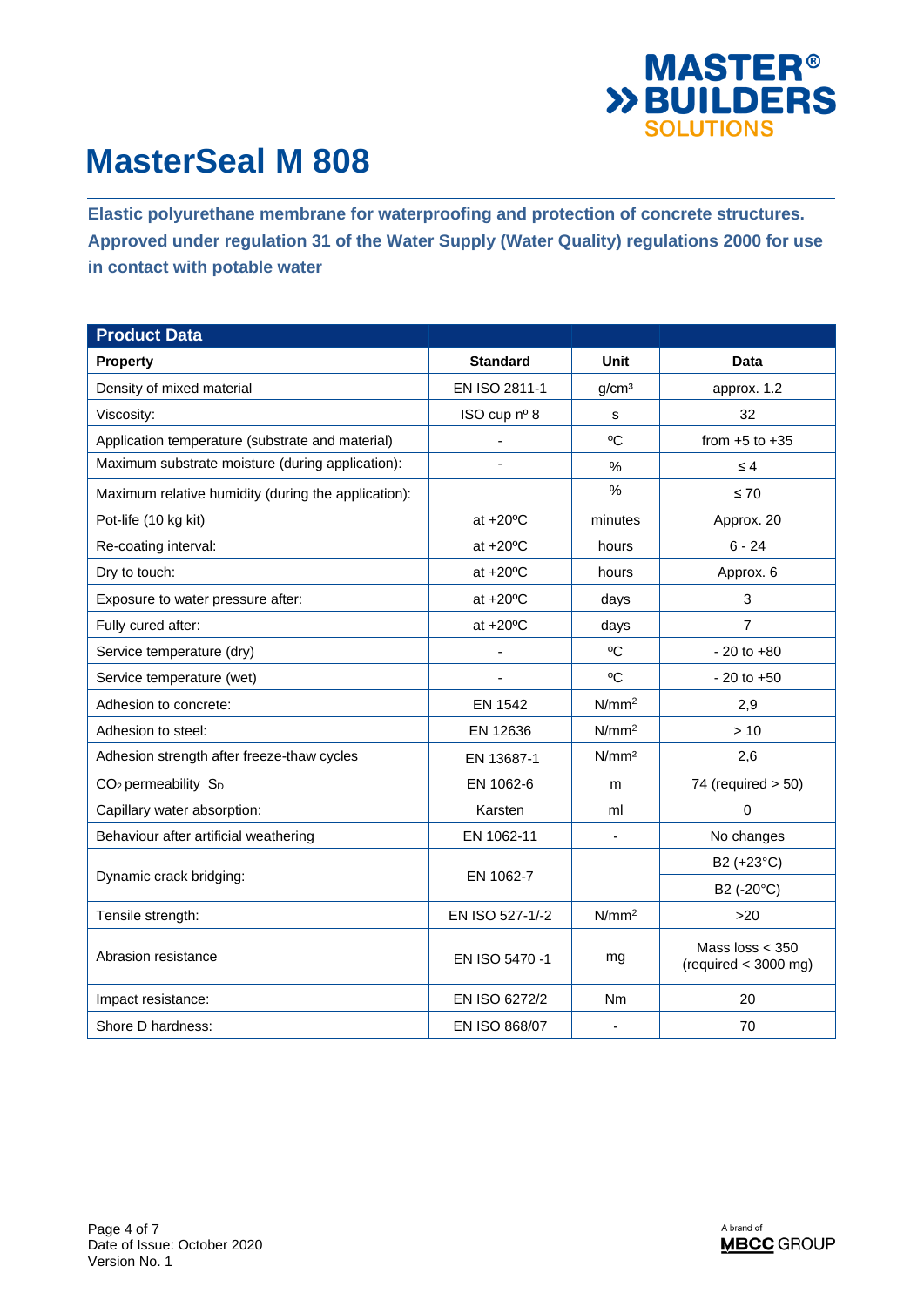

**Elastic polyurethane membrane for waterproofing and protection of concrete structures. Approved under regulation 31 of the Water Supply (Water Quality) regulations 2000 for use in contact with potable water** 

| <b>Property</b>                       | <b>Standard</b>    | Unit                                | Data                                                                                                                              |
|---------------------------------------|--------------------|-------------------------------------|-----------------------------------------------------------------------------------------------------------------------------------|
| Cathodic disbondment:                 | ASTM G95           | mm                                  | 3.8                                                                                                                               |
| Mandrel Bend Test:                    | ASTM D522 (180°)   | ۰                                   | Pass                                                                                                                              |
| Dielectric breakdown voltage:         | ASTM D149          | V/mil                               | 251.1                                                                                                                             |
| Salt spray test (500h & 500 microns): | <b>EN ISO 4628</b> |                                     | Pass                                                                                                                              |
| Resistance to severe chemical attack  | EN 13529           | $\%$<br>Reduction<br>in<br>hardness | Class II (required $<$ 50%)<br>Group $4 < 6\%$<br>Group $9 < 10\%$<br>Group $10 < 12\%$<br>Group $11 < 9 \%$<br>Group $12 < 4 \%$ |

**Note:** Hardening times are measured at 21°C ± 2°C and 60% ± 10% relative humidity. Higher temperatures and/or higher R.H. can shorten these times, and vice versa. Technical data shown are statistical results and do not correspond to guaranteed minima. Tolerances are those described in appropriate performance. Measured values by an application of 0.4 kg/m<sup>2</sup> (equivalent to 0.3 mm) if not otherwise indicated.

| Chemical Resistance acc. UNE EN ISO 4628-2 (500 houts, 21 °C) |                   |                                  |                   |  |  |
|---------------------------------------------------------------|-------------------|----------------------------------|-------------------|--|--|
| Media                                                         | <b>Resistance</b> | Media                            | <b>Resistance</b> |  |  |
| Motor oil                                                     | +                 | Sulphuric acid 40%               | ٠                 |  |  |
| Diesel oil                                                    | $+$ $(*)$         | Sulphuric acid 50%               | 土                 |  |  |
| Acetic acid 5%                                                | +                 | Sodium chloride 25%              | ٠                 |  |  |
| Citric acid 5%                                                | +                 | Sodium chloride 30%              | $+$ $(*)$         |  |  |
| Lactic acid 5%                                                | $+$ $(*)$         | Sodium chloride 50%              | $+$ $(*)$         |  |  |
| Hydrochloric acid 5%                                          | $+$ $(*)$         | Sodium Hydroxide 25%             | $\ddot{}$         |  |  |
| Nitric acid 5%                                                | $+$ $(*)$         | Sodium Hydroxide 50%             | $\ddot{}$         |  |  |
| Phosphoric acid 25%                                           | 土                 | Sodium hypochlorite (Commercial) | $+$ $(*)$         |  |  |

+ resistant - not resistant  $\pm$  resistant short-term (48 hours) + (\*) resistant with changes (gloss, colour, etc.)

(\*) check local regulations regarding contact to potable water and foodstuff

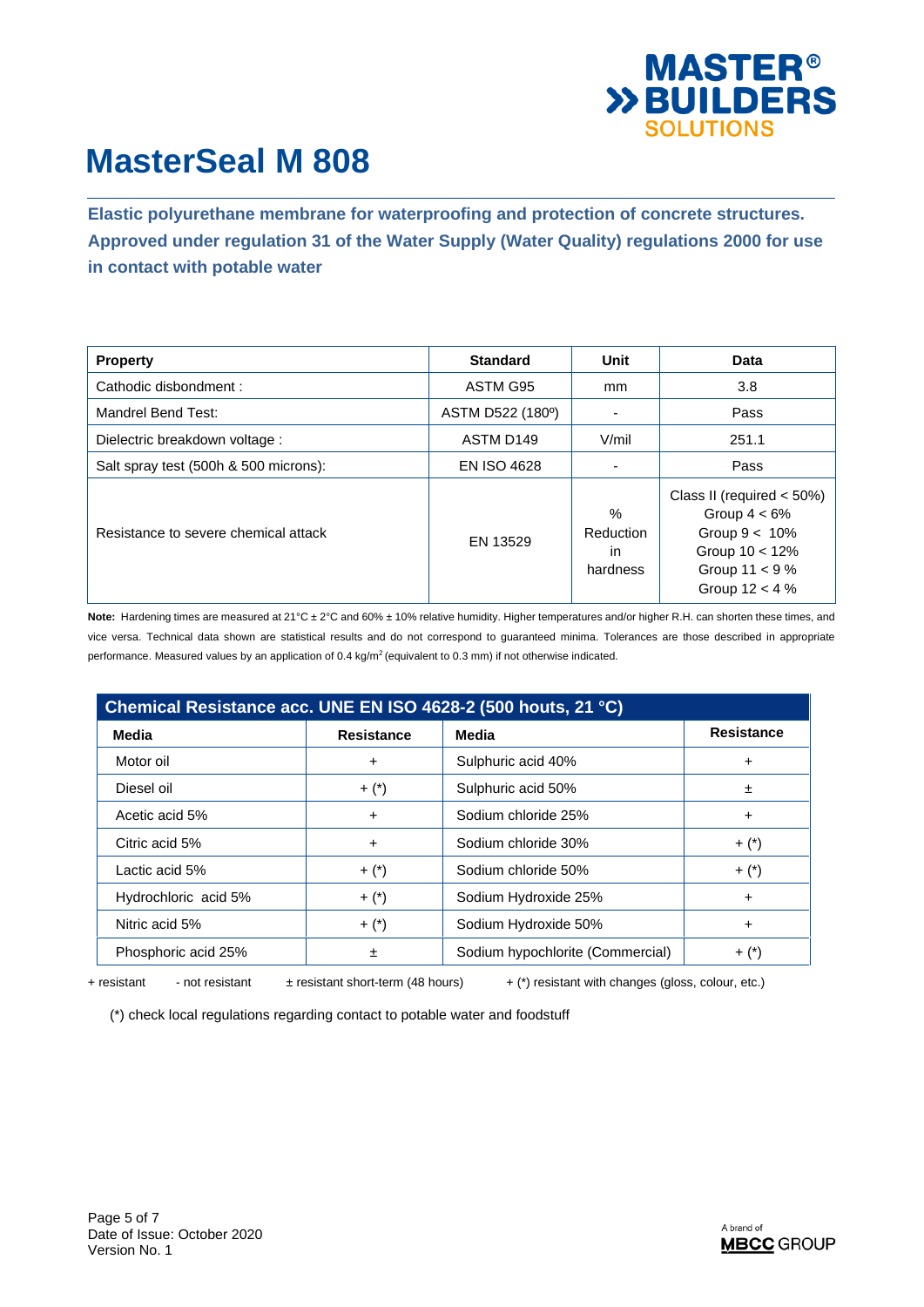

**Elastic polyurethane membrane for waterproofing and protection of concrete structures. Approved under regulation 31 of the Water Supply (Water Quality) regulations 2000 for use in contact with potable water** 

| <b>CE</b>                                                                                                                                            |                                                                                                       |  |  |  |  |
|------------------------------------------------------------------------------------------------------------------------------------------------------|-------------------------------------------------------------------------------------------------------|--|--|--|--|
| <b>BASF Construction Chemicals España, S.L.</b>                                                                                                      |                                                                                                       |  |  |  |  |
| Carretera del Mig, 219                                                                                                                               |                                                                                                       |  |  |  |  |
| 08907 L'Hospitalet del Llobregat, Spain                                                                                                              |                                                                                                       |  |  |  |  |
| 13                                                                                                                                                   |                                                                                                       |  |  |  |  |
| 00238 - 0099/CPD/B15/0044                                                                                                                            |                                                                                                       |  |  |  |  |
| <b>UNE EN 1504 - 2</b>                                                                                                                               |                                                                                                       |  |  |  |  |
| Surface protection product for the principles and                                                                                                    |                                                                                                       |  |  |  |  |
| methods 2.2 and 8.2 defined in EN 1504-9                                                                                                             |                                                                                                       |  |  |  |  |
| <b>Capillary absorption</b>                                                                                                                          | ≤ 0,1Kg/m <sup>2</sup> ·h0.5                                                                          |  |  |  |  |
| Water vapour permeability                                                                                                                            | Class II                                                                                              |  |  |  |  |
| Permeability to CO <sub>2</sub>                                                                                                                      | $Sd > 50$ m                                                                                           |  |  |  |  |
| Crack bridging ability (static)                                                                                                                      | +23º C: Class A4<br>-10° C: Class A3<br>-20° C: Class A2                                              |  |  |  |  |
| Crack bridging ability (dynamic)                                                                                                                     | +23º C: Class B2<br>-20° C: Class B2                                                                  |  |  |  |  |
| Adhesion strength by pull-off test                                                                                                                   | $> 2$ N/mm <sup>2</sup>                                                                               |  |  |  |  |
| <b>Adhesion after thermal</b><br>compatibility: Freeze-thaw cycling<br>with de-icing salt immersion and<br>thunder-shower cycling (thermal<br>shock) | > 1.5 MPa                                                                                             |  |  |  |  |
| <b>Abrasion resistance (Taber)</b>                                                                                                                   | Mass loss $<$ 3000 mg                                                                                 |  |  |  |  |
| Resistance to severe chemical<br>attack: reduction in hardness <<br>50%                                                                              | Group 4: Class II<br>Group 9: Class II<br>Grupo10: Class II<br>Grupo11: Class II<br>Grupo12: Class II |  |  |  |  |
| <b>Behaviour after artificial</b><br>weathering                                                                                                      | No changes                                                                                            |  |  |  |  |
| <b>Reaction to fire</b>                                                                                                                              | Class F                                                                                               |  |  |  |  |
| Dangerous substances                                                                                                                                 | Comply with 5.3 of<br>EN 1504-2                                                                       |  |  |  |  |